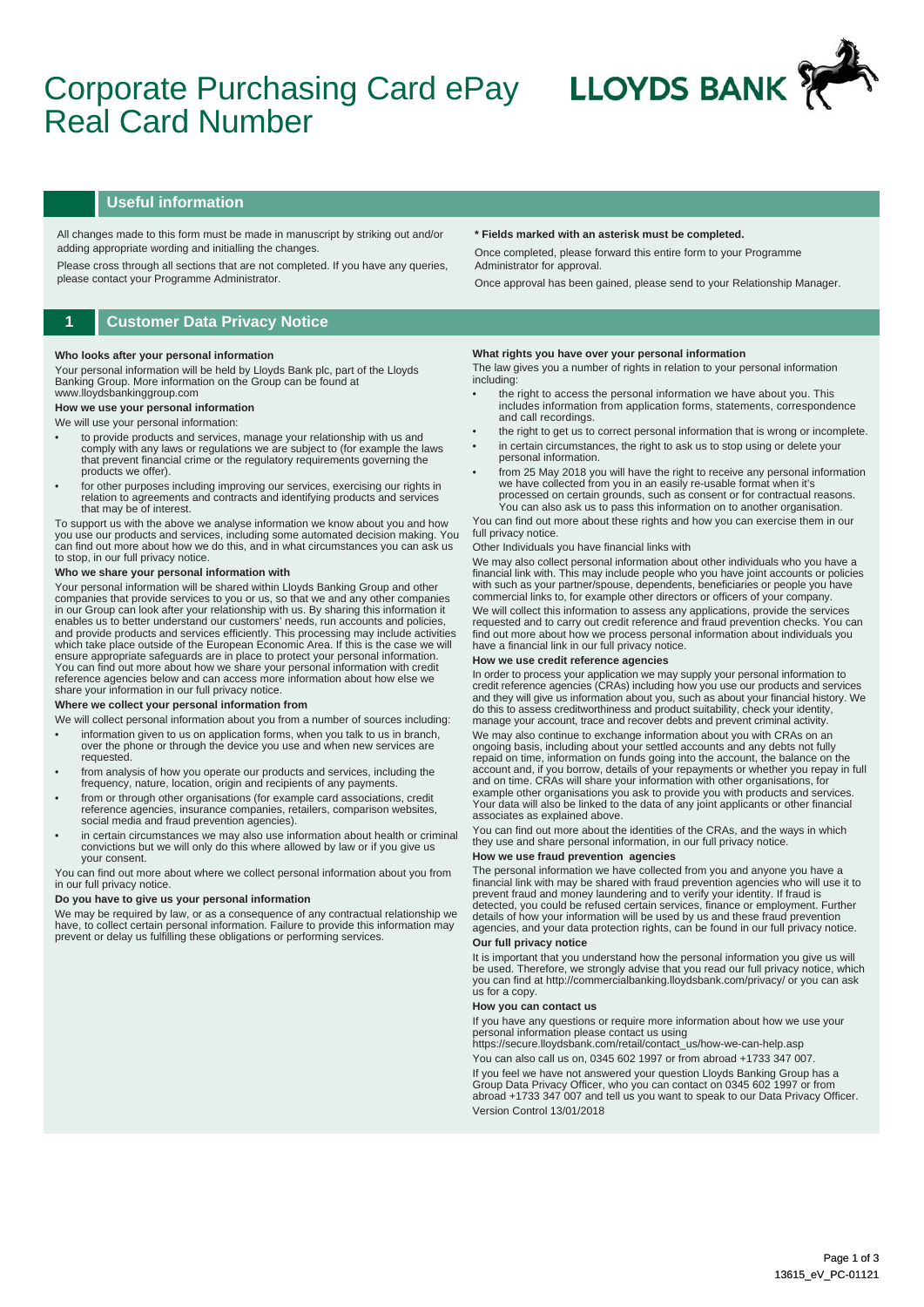| $\overline{2}$                                                                                                                                                                                                                                                                              | <b>Details of cardholder for Real Card Number</b>                                                                                                              |                                                                                                                                                                                                                             |
|---------------------------------------------------------------------------------------------------------------------------------------------------------------------------------------------------------------------------------------------------------------------------------------------|----------------------------------------------------------------------------------------------------------------------------------------------------------------|-----------------------------------------------------------------------------------------------------------------------------------------------------------------------------------------------------------------------------|
| 2.1                                                                                                                                                                                                                                                                                         | <b>Cardholder details</b>                                                                                                                                      |                                                                                                                                                                                                                             |
| Business name on account*                                                                                                                                                                                                                                                                   |                                                                                                                                                                | Address for correspondence*                                                                                                                                                                                                 |
| Company number                                                                                                                                                                                                                                                                              |                                                                                                                                                                |                                                                                                                                                                                                                             |
| Title * Mr                                                                                                                                                                                                                                                                                  | Other (please specify)<br>Mrs<br>Miss<br>Ms                                                                                                                    | Postcode                                                                                                                                                                                                                    |
|                                                                                                                                                                                                                                                                                             |                                                                                                                                                                | Contact numbers and area dialling codes*                                                                                                                                                                                    |
| Your full name*                                                                                                                                                                                                                                                                             |                                                                                                                                                                | Telephone<br>Mobile*                                                                                                                                                                                                        |
|                                                                                                                                                                                                                                                                                             | Card alias name (funding account) to flow into OCMS via embosser line 1 *                                                                                      | This mobile number is used for some online transactions and CCIS activities.                                                                                                                                                |
| A real card number account can be referred to as either your funding account or card alias.<br>Please enter the name of the new real card number account. This name should be unique. Please<br>be aware that only alphanumeric characters can be used. This will feed into your OCMS tools |                                                                                                                                                                | E-mail address (if you have one)                                                                                                                                                                                            |
|                                                                                                                                                                                                                                                                                             |                                                                                                                                                                |                                                                                                                                                                                                                             |
|                                                                                                                                                                                                                                                                                             | Card alias name (funding account) *<br>Please enter your card alias name in this box to represent the funding account. This will be<br>stored on your account. |                                                                                                                                                                                                                             |
|                                                                                                                                                                                                                                                                                             |                                                                                                                                                                |                                                                                                                                                                                                                             |
| Your date of birth *<br>$D D  /  M M  /  Y Y Y Y$                                                                                                                                                                                                                                           |                                                                                                                                                                |                                                                                                                                                                                                                             |
| Nationality                                                                                                                                                                                                                                                                                 |                                                                                                                                                                |                                                                                                                                                                                                                             |
|                                                                                                                                                                                                                                                                                             |                                                                                                                                                                |                                                                                                                                                                                                                             |
|                                                                                                                                                                                                                                                                                             | Password (maximum 15 characters) *                                                                                                                             |                                                                                                                                                                                                                             |
| Please note: Your business will settle your monthly statement automatically by<br>direct debit                                                                                                                                                                                              |                                                                                                                                                                |                                                                                                                                                                                                                             |
| 3<br><b>Programme Administrator approval</b>                                                                                                                                                                                                                                                |                                                                                                                                                                |                                                                                                                                                                                                                             |
|                                                                                                                                                                                                                                                                                             | This section must be completed and authorised by the Programme Administrator.                                                                                  | <b>Financial limits</b>                                                                                                                                                                                                     |
|                                                                                                                                                                                                                                                                                             | Programme number (if known)                                                                                                                                    | Monthly credit limit $(E)^*$                                                                                                                                                                                                |
| Programme Administrator's title:<br>Other title<br>Mrs<br>Miss<br>Ms<br>Mr                                                                                                                                                                                                                  |                                                                                                                                                                | To Lloyds Bank plc, I request you to issue a card to the proposed Cardholder<br>named in this Corporate Purchasing Card ePay, subject to the Terms and<br>Conditions agreed between us and subject to the specified limits. |
|                                                                                                                                                                                                                                                                                             |                                                                                                                                                                | Programme Administrator's signature *                                                                                                                                                                                       |
| Programme Administrator's full name *                                                                                                                                                                                                                                                       |                                                                                                                                                                |                                                                                                                                                                                                                             |
|                                                                                                                                                                                                                                                                                             | Programme Administrator's address*                                                                                                                             | Date $D D  /  M M  /  Y Y Y $                                                                                                                                                                                               |
|                                                                                                                                                                                                                                                                                             |                                                                                                                                                                |                                                                                                                                                                                                                             |
|                                                                                                                                                                                                                                                                                             |                                                                                                                                                                |                                                                                                                                                                                                                             |
|                                                                                                                                                                                                                                                                                             | Postcode                                                                                                                                                       |                                                                                                                                                                                                                             |
| 4                                                                                                                                                                                                                                                                                           | <b>Next steps</b>                                                                                                                                              |                                                                                                                                                                                                                             |

Send completed form to **Commercial Card Services, 120 Caldecotte Lake Drive, Caldecotte, Milton Keynes, MK9 1EB**